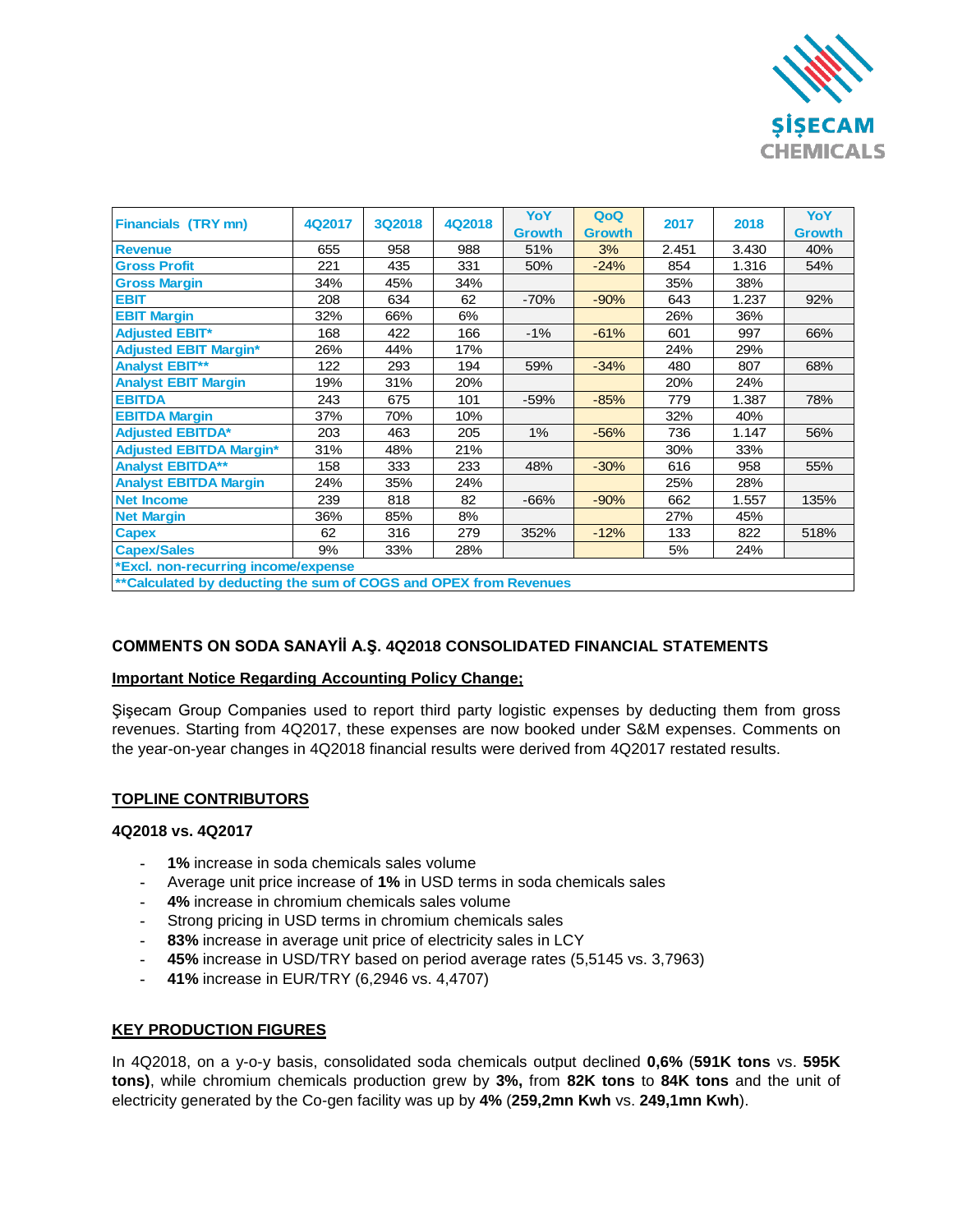## **KEYS TO OPERATIONAL PERFORMANCE & REVIEW OF 4Q2018 IFRS RESULTS ON A Y-O-Y BASIS**

Soda Sanayii recorded **TRY 988mn** net revenues, up by **51%**.

Share of international sales in consolidated revenues decreased from **77%** to **75%** while contribution of intra-group sales to consolidated revenues declined by **500 bps** to **10%**. FCY share in consolidated revenues stood at **86%.**

## **I) Comments on Segmental breakdown of Consolidated IFRS Revenues**

## **a) Soda Chemicals, Energy and Other Products Segment**

Soda Sanayii's consolidated soda chemicals sales volume increased by **1%** (up from **568K tons** to **574K tons**) in gross terms. Meanwhile, average per ton prices increased by **1%** in USD terms mainly due to the decline in EUR/USD parity (down by **3%**) and the sales mix. Having generated **88%** of soda chemicals' revenues in hard currencies led to a **45%** rise in soda chemicals' topline (**TRY 625mn** vs **TRY 430mn**).

Even though, electricity sales volume was down by **18% (222mn kWh** vs. **270mn kWh),** with **83%** rise in average electricity price per unit sold in LCY, revenues generated from electricity sales went up by **50%** (from **TRY 38mn** to **TRY 57mn**).

Combined with electricity sales revenues, corresponding to **6%** of the consolidated topline**,** soda segment revenues' share in consolidated sales stood at **69%**.

## **b) Chromium Chemicals Segment**

Chromium chemicals sales volume increased by **4%** (up from **39,5K tons** to **41K tons**) in gross terms and product pricing continued to be strong. Having generated **95%** of segmental revenues in hard currencies led to a **64%** rise in chromium chemicals' topline (**TRY 306mn** vs TRY **186mn**) on a y-o-y basis. Oxyvit's contribution to the segmental topline stood at **TRY 25mn**, up by **5%**.

Chromium chemicals business line's contribution to consolidated revenues was **31%**.

## **II) Comments on Segmental breakdown of Consolidated IFRS COGS & Gross Profit**

Consolidated cost of goods sold was **TRY 657mn**, up by **51%**, mainly due to natural gas tariff hikes implied by the national gas provider at decent rates and LCY depreciation. Soda chemicals' segment COGS increased by **46%** whereas there was a **68%** rise on the chromium chemicals side.

Thanks to lower share of FCY denominated costs (**57%**) compared to the share of FCY in consolidated revenues, the company continued to be naturally hedged against LCY depreciation. In addition to that, savings attained with the combined usage of coal-fired steam boiler and Co-gen facility in soda ash segment and higher capacity utilization rate under chromium chemicals segment of operations enabled the company to maintain its COGS/Revenues ratio at **66%** levels.

**TRY 331mn** gross profit, generated by Soda Sanayii, pointed out to a **50%** increase in absolute terms and resulted in a gross profit margin of **34%**, which is parallel to the profitability recorded in 4Q2017.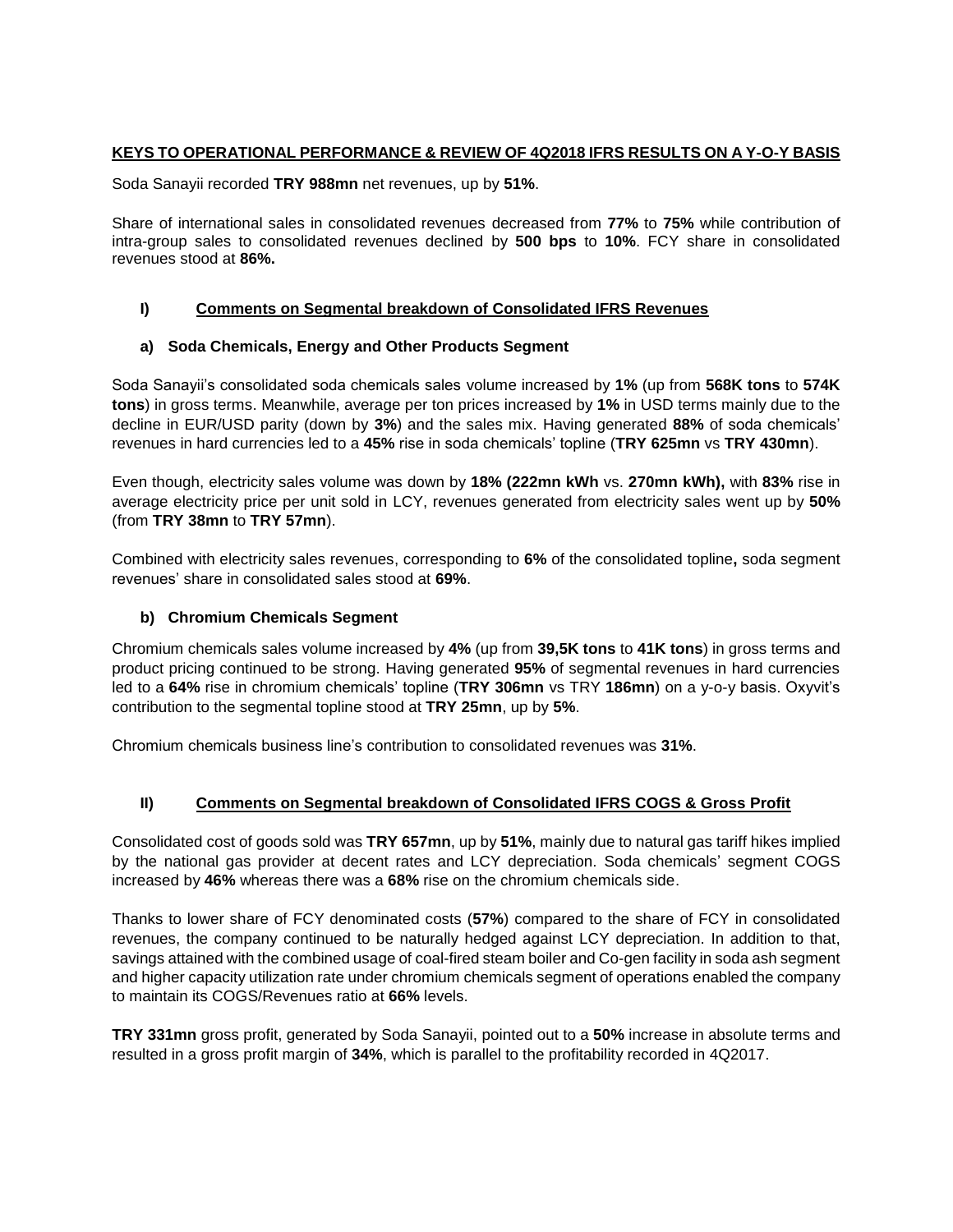Gross profit generated by soda chemicals, energy and other products segment and chromium chemicals business line grew by **46%** and **58%**, respectively. As a result, chromium chemicals' contribution to the consolidated gross profit increased from **35%** to **37%**, leaving the rest attributable to soda chemicals, energy and other products segment.

Segment-specific gross profit margins were flat at **31%** for soda segment and **40%** (down by **150 bps**) for chromium chemicals business line.

# **III) Comments on the Consolidated IFRS P/L Accounts Below Gross Profitability**

Operating expenses were up by **39%** (**TRY 137mn** vs **TRY 98mn**), due to especially the rise in S&M expenses, on which growing sales and LCY depreciation have a direct impact**.** OPEX/Revenues ratio came in at **14%** (**115bps lower** compared to 4Q2017).

Based on the financial reporting principles, FX gains and losses in relation with commercial receivables and payables are booked under "other operating income and expenses". As the company's DSO and DPO terms are less than 3 months, comments in relation with these accounts were derived on a q-o-q basis. Due to LCY appreciation seen in 4Q2018, Soda Sanayii recorded a net other **expense** from main operations of **TRY 39mn** (vs. **TRY 98mn income** in 3Q2018). Please note that based on average FX rates, on a q-o-q basis, LCY appreciated by **2%** against USD and **4%** against EUR.

As a result of **12%** q-o-q decline in period-end USD/TRY rate (**5,2609** vs. **5,9902**), Soda Sanayii recorded **TRY 96mn** revaluation loss (vs **TRY 40mn gain** in 4Q2017) on its investment portfolio, which is composed of **TRY 750mn** equivalent USD-denominated long-term fixed income securities with semi-annual coupon payments and **5,684%** effective interest rate.

The company recorded a net expense from investing activities of **TRY 94mn**, including revaluation losses on fixed income securities, share in net profit of associates (**TRY 21mn**, up by **7%** y-o-y) and provisions for potential losses in relation with IFRS 9 standards (**TRY 8,8mn**, of which **TRY 8,3mn** was in relation with the investment portfolio).

Excluding gains/losses and provisions on the fixed income securities investment portfolio recorded in the last quarters of 2017 and 2018, adjusted EBIT declined by **1%** while adjusted EBITDA grew by **1%**. Based on **TRY 166mn EBIT** and **TRY 205mn EBITDA** figures; 4Q2018 margins were **17%** and **21%**, respectively. 4Q2017 adjusted EBIT and EBITDA margins were **26%** and **31%**.

Further dragged down by **TRY 108mn** net financial expense (vs. **TRY 32mn income** in 4Q2017), Soda Sanayii recorded a net income of **TRY 82mn** (vs. **TRY 239mn** in 4Q2017) and net margin of **8%**. Soda Sanayii had a deferred tax income of **TRY 121mn** in 4Q2018 thanks to its glass fiber investment, on which it is entitled to get corporate tax discount incentive.

Capital expenditures recorded at **TRY 279mn**, of which **TRY 238mn** was in relation with the glass fiber investment while the rest was used for development and maintenance investments.

Compared to 2017 year-end, Soda Sanayii's USD-denominated net long position increased by **USD 18mn** (**USD 13mn** increase in total assets and **USD 5mn** decrease in total liabilities), meanwhile EURdenominated net long position increased by **EUR 21mn** (**EUR 20mn** increase in total assets and **EUR 1mn** decrease in total liabilities). As a result, the company's net long FX position was recorded at **TRY 2bn** (up from **TRY 1,3bn**).

Compared with 2017 year-end, Soda Sanayii's gross debt increased to **TRY 894mn** (up by **TRY 574mn**)**.**  Cash&cash equivalents' balance (incl. financial investments and other receivables from related parties)